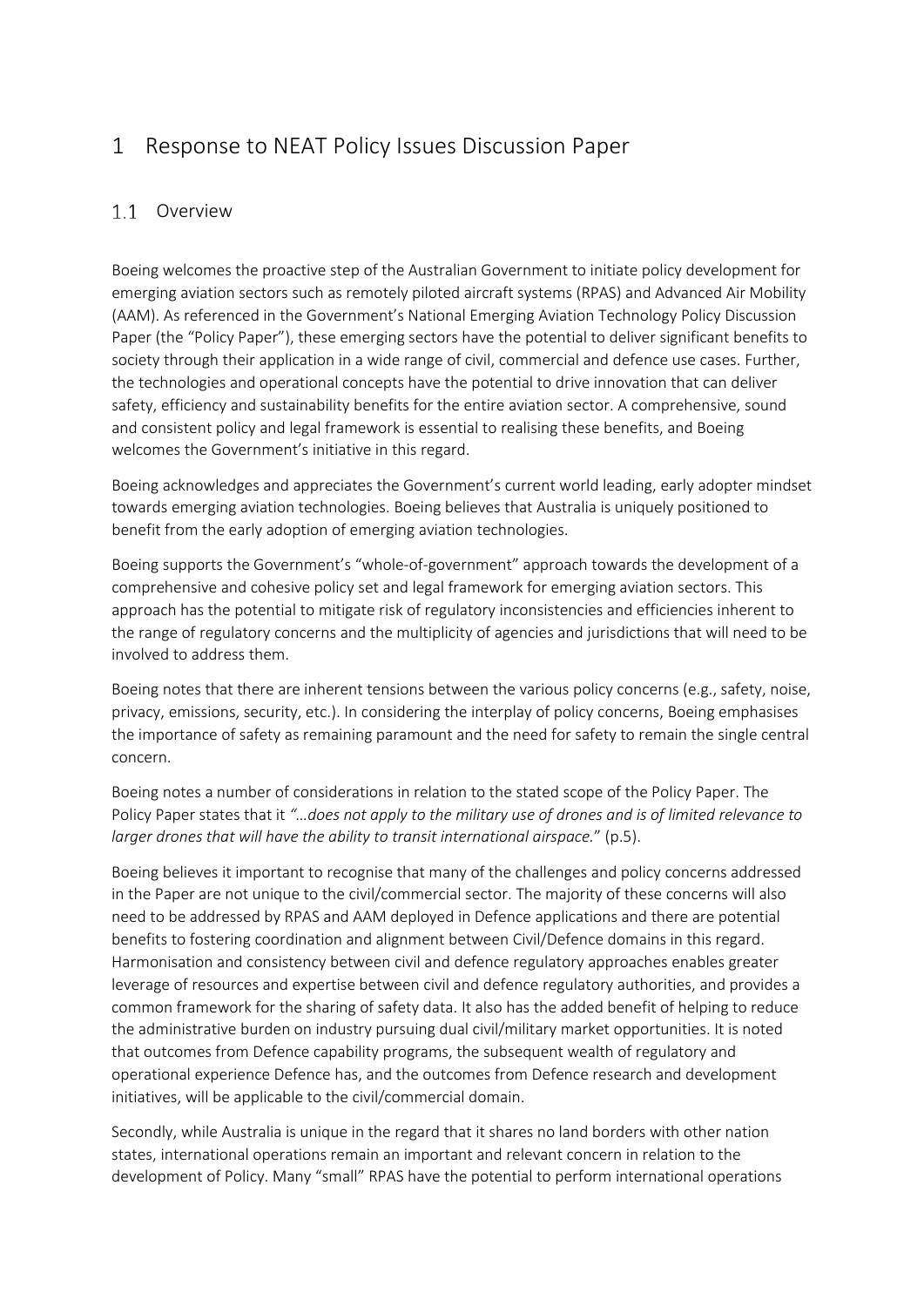from deployment locations based in Australia. Further, Australian developed, owned, and operated platforms have, and continue to be, routinely operated overseas. Global communications also enables Australian-based operators to safely pilot aircraft situated around the globe. Further, international harmonisation is key to realising export opportunities. While the near term focus of the policy is on smaller "drones", it is important that policy does not exclude larger RPAS, which are already in operation in Australian airspace today.

Boeing also notes significant reference to the potential impacts on, and concerns relating to, operators and end users of RPAS and AAM. For example, "*For the industry to thrive, the approach will need to be as efficient as possible to minimise the costs for operators and their customers*." (p.13). Boeing would like to emphasise the importance of considering stakeholders across the ecosystem – this includes those entities involved in the manufacture, maintenance, and training, supporting infrastructure (e.g., telecommunications, airports, vertiports, power) and services (e.g., insurance, education, consultancy).

The following sub-sections provide comments to specific sections of the Policy Paper.

#### $1.2$ Airspace Integration

Boeing identifies a strong alignment between the proposed Government policy position on airspace integration and Boeing's previously released vision and guiding principles for the integration of emerging aviation sectors. This paper was co-developed with Airbus and for ease of reference is attached to this submission.

As noted in the Policy Paper, "*some local and state/territory governments have sought to introduce rules and restrictions on drone use in certain areas to control the social and environmental impact of drones in line with their community's preferences*." (p.18). Boeing would like to emphasise the importance of a nationally consistent approach that ensures consistent safety and efficiency of RPAS and AAM operations across the country.

#### $1.3$ Safety

Boeing recognises the forward thinking and risk-based approach that CASA has adopted and the significant role this regulatory approach has played in the early advancement of the sector in Australia. Further, Boeing acknowledges the important role this proactive approach has had in shaping regulatory approaches worldwide. Boeing encourages further efforts towards greater harmonisation of international regulations. CASA is considered an experienced regulatory authority in this regard, and Boeing strongly supports CASA in the continuation of its efforts to share data, experience, and expertise as part of its involvement in regional and international regulation and standards development efforts. Boeing sees significant opportunity for further leadership in this regard.

Boeing supports a risk-based approach to the regulation of the sector and the continued development of an outcome/performance-based regulatory framework. Boeing also supports the use of common tools and approaches between regulatory authorities, such as the JARUS SORA, which help foster consistent and standardised regulatory approaches globally.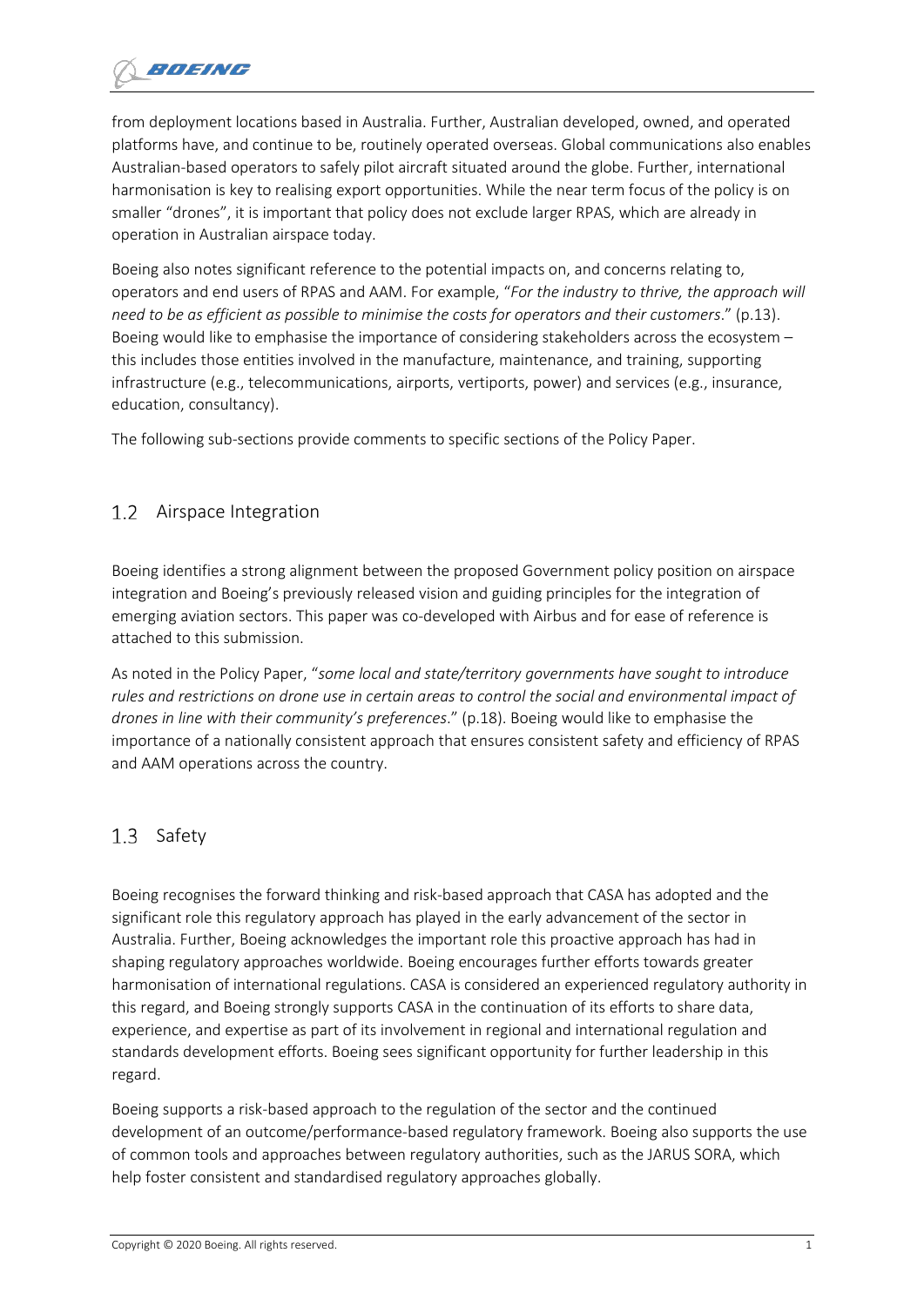Boeing also considers that appropriate and proactive industry-regulatory collaboration can help to advance universal regulatory outcomes for the sector, and this has been noted in the Policy Paper. Boeing would also like to highlight the value of industry-regulatory "pathfinder" programs that have the primary purpose to advance solutions to regulatory challenges. Such collaborative programs have been successfully developed internationally (i.e., United Kingdom CAA Innovation Hub Sandbox Program, FAA Innovation Partnership Program, *etc*.). The benefit of such regulatory focussed collaborations is two-way. Firstly, they are an important mechanism for helping Government agencies to develop an understanding of the requirements and capabilities of new aviation technologies and operational concepts. Secondly, they help industry to understand the Government expectations in relation to the regulation of novel innovations. This is essential to continued industry investment. A key focus of such collaboration programs is ensuring outcomes are universally applicable and disseminated so as to advance regulatory outcomes for the entire sector.

#### $1.4$ Security

It is important to emphasise the distinction between security issues arising from the misuse of RPAS/drones from security issues concerning intentional acts that pose a risk to the safety of RPAS and AAM operations. The latter should be considered as a specific class of safety risk, and addressed accordingly within the scope of the existing safety regulatory framework. In this regard, Boeing encourages an outcome-based and proportionate regulatory approach to addressing security threats that is based on an objective assessment of credible security threats (including physical and cybersecurity threats) and their associated impact on the safety of operations. Consideration should also be given to the scope of the existing Aviation Transportation Security Act and its potential application to AAM and RPAS operations, including vertiport design and operation.

#### $1.5$ Noise

Boeing acknowledges the importance of managing potential community disruption caused by the introduction of emerging aviation sectors, and in particular, RPAS and AAM operations taking place over populated regions. Consistent with the policy direction described in the Policy Paper, a holistic noise management approach should be considered, which accounts for both operational and technical means available to mitigate noise impact on the community, and differences in the community's tolerance and acceptability of noise associated with different aviation use cases. In addition to consideration of noise associated with the general overflight of populous areas, the scope should extend to include considerations on the siting, design, associated airspace design, and operational use of ground infrastructure (such as RPAS freight distribution hubs or AAM vertiports). Boeing supports the Government's policy direction for a nationally consistent approach to the development of a "Noise Policy Framework" that proactively engages with community groups. It should be noted that technical and operational measures undertaken with the objective to address noise concerns should not impact on the safety operations.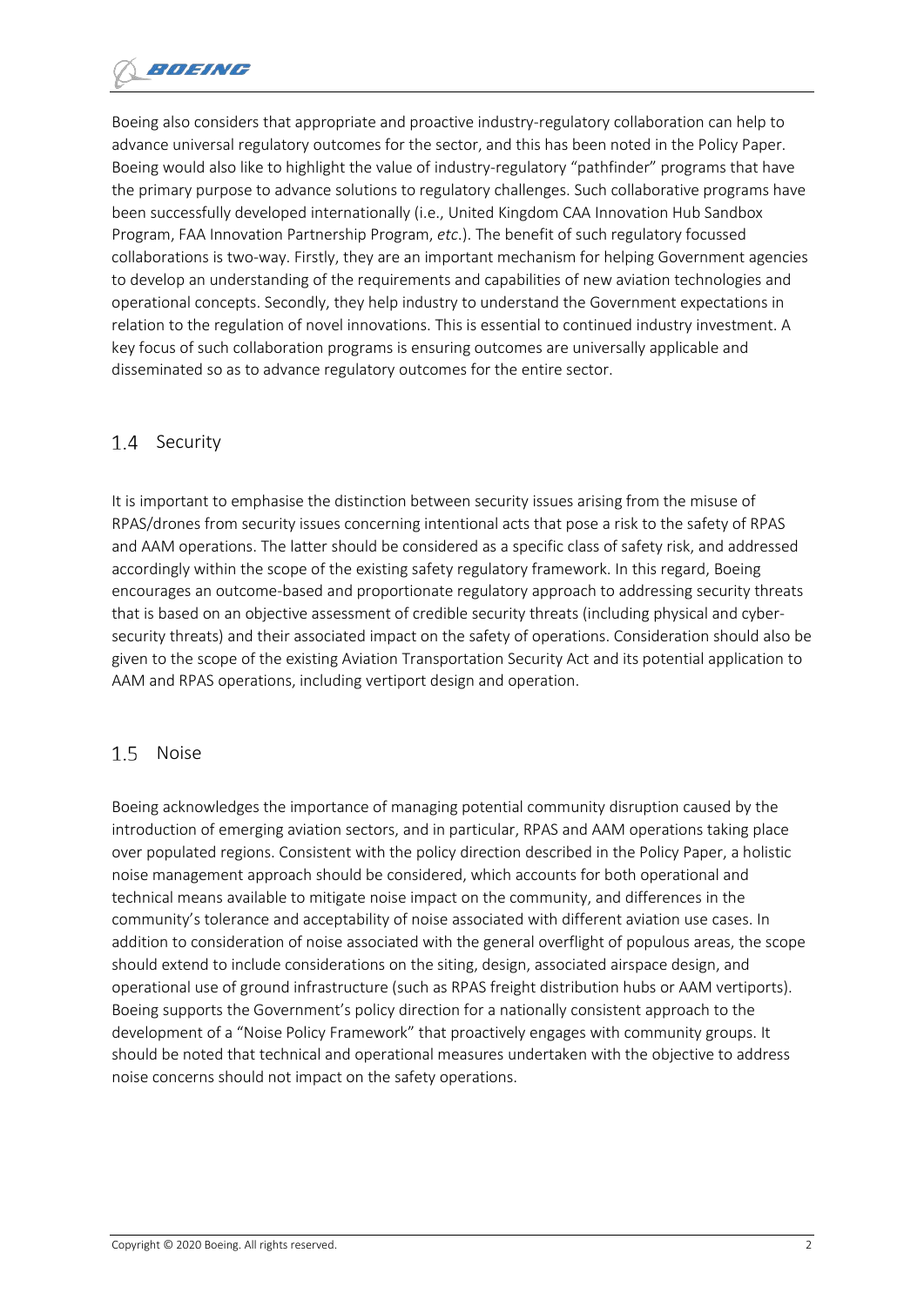### 1.6 Environmental

Boeing recognises the importance of addressing community concerns in relation to potential impacts to culturally significant sites and environmentally sensitive areas. Boeing has also made broad commitments to enhance the sustainability of aviation. Advancements in areas such as air vehicle electrification and automated dynamic airspace and air traffic management have potential long term application, and in turn, sustainability benefits, to the wider aviation sector. As noted in the Policy Paper, the uptake of RPAS and AAM in applications such as freight and passenger transportation, and in land and wildlife management can have substantial benefits for the natural environment. Boeing supports the Government's proposed policy direction for a consistent, balanced and proportionate approach to manage the impacts on wildlife and the environment.

#### 1.7 Privacy

Boeing supports the Government's proposed policy direction for a nationally consistent approach for managing privacy concerns that balances the impacts on privacy with the needs of drone and eVTOL operations. It is noted that the scope of policy consideration should also include the privacy of the airspace users, operators, passengers, and other end users of emerging aviation technologies.

### 1.8 EVTOL

Boeing recognises the significant potential benefits and challenges associated with the introduction of new, primarily electric, vertical take-off and landing aircraft. It is important to note that these aircraft can be conventionally piloted with varying degrees of automation in support of an on-board pilot, through to remotely-piloted. Airspace integration concerns associated with these new aircraft types should be considered holistically and concurrently with other airspace integration concerns for other airspace user types.

### 1.9 Infrastructure

Infrastructure is a critical ecosystem enabler. As presented in the Policy Paper, the scope of infrastructure concerns extends beyond just the vertiports and launch and recovery points to include essential services such as power, and communications, navigation and surveillance systems required to support safe and efficient air and ground operations. Such concerns must be considered as part of a system of systems inclusive of their interplay with surrounding infrastructure systems.

Spectrum is an essential and critical enabler to continued innovation in aviation, and in turn, the realisation of the many benefits associated with an increasingly digitised and interconnected aviation system. Spectrum is a fundamentally limited and highly valued resource. Long term spectrum provisions must be made to support the aviation system requirements into the future, noting that these requirements extend beyond the needs of the emerging aviation sectors covered in the Policy Paper. Spectrum is a critical enabler and Boeing strongly advocates for a dedicated Government